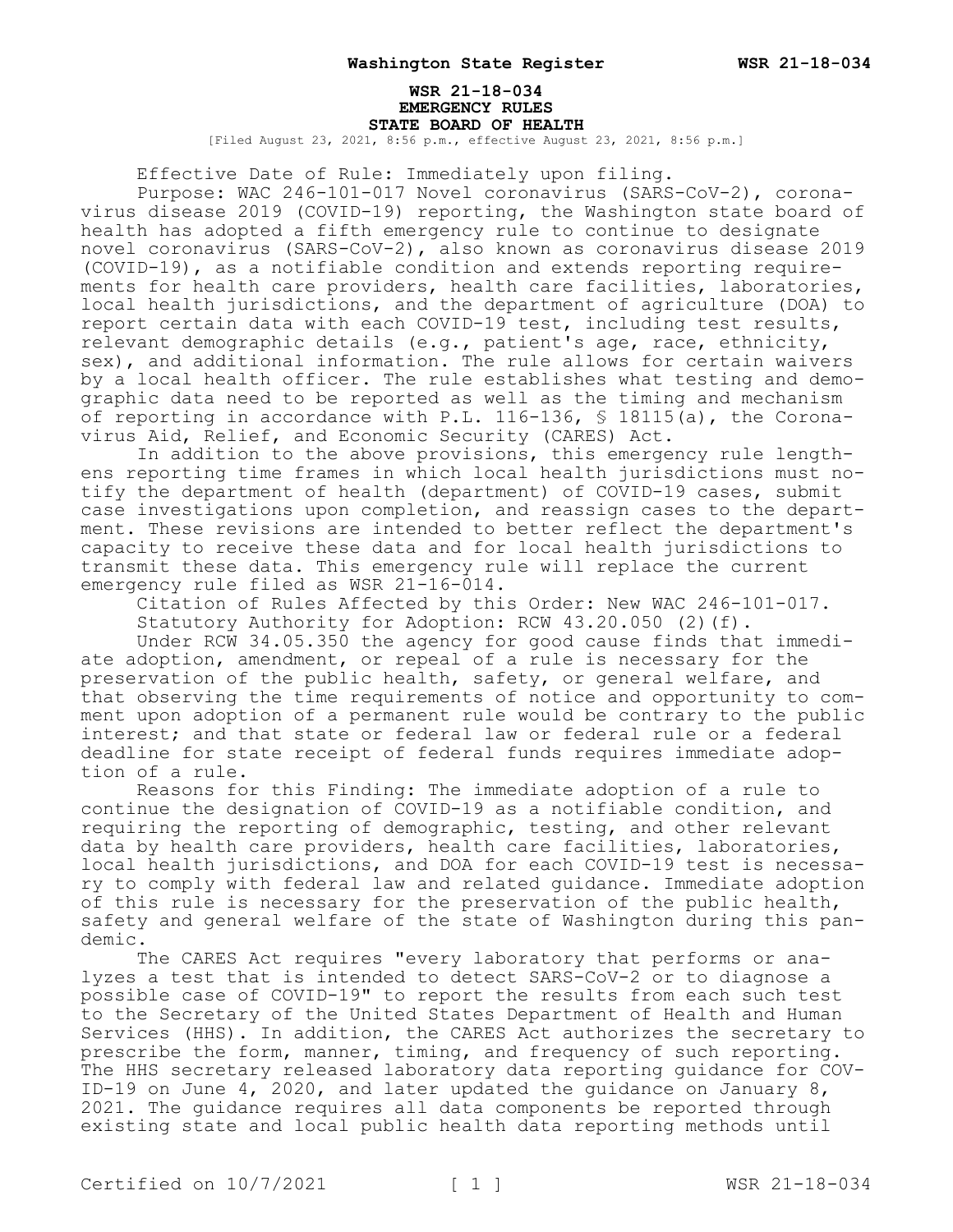the end of the public health emergency. Of these requirements, demographic information such as the patient's age, race, ethnicity, and sex must be collected and reported in accordance with state law or policies.

In September 2020, the Centers for Medicare and Medicaid Services (CMS) published an interim final rule in Federal Register 54826, Volume 85, Number 171, to update requirements for reporting SARS-CoV-2 test results by laboratories. The interim final rule states all laboratories conducting SARS-CoV-2 testing and reporting patient-specific results, including hospital laboratories, nursing homes, and other facilities conducting testing for COVID-19, who fail to report information required under the CARES Act will be subject to monetary penalties. The interim final rules became effective September 2, 2020.

The current emergency rule, filed as WSR 21-16-014, requires local health jurisdictions to report cases of COVID-19 to the department, submit case investigations upon completion to the department, and reassign COVID-19 cases to the department immediately. This emergency rule has been revised to change the reporting timeline for these data to within one business day instead of immediately. The revisions better reflect the department's capacity to receive these data and for local health jurisdictions to transmit these data to the department. All other provisions of this emergency rule remain the same and uphold the requirements of the CARES Act and CMS interim final rule.

Adoption of a fifth emergency rule ensures continued compliance with the CARES Act and CMS requirements, and better reflects department capacity to receive data and local health jurisdictions to submit data, in order to improve the public health response to COVID-19.

Number of Sections Adopted in Order to Comply with Federal Statute: New 1, Amended 0, Repealed 0; Federal Rules or Standards: New 1, Amended 0, Repealed 0; or Recently Enacted State Statutes: New 0, Amended 0, Repealed 0.

Number of Sections Adopted at the Request of a Nongovernmental Entity: New 1, Amended 0, Repealed 0.

Number of Sections Adopted on the Agency's own Initiative: New 1, Amended 0, Repealed 0.

Number of Sections Adopted in Order to Clarify, Streamline, or Reform Agency Procedures: New 0, Amended 0, Repealed 0.

Number of Sections Adopted using Negotiated Rule Making: New 0, Amended 0, Repealed 0; Pilot Rule Making: New 0, Amended 0, Repealed 0; or Other Alternative Rule Making: New 1, Amended 0, Repealed 0.

Date Adopted: August 23, 2021.

Michelle A. Davis Executive Director

**OTS-2485.5**

### NEW SECTION

**WAC 246-101-017 Novel coronavirus (SARS-CoV-2), coronavirus disease 2019 (COVID-19) reporting.** (1) Designating coronavirus disease 2019 (COVID-19), and the novel coronavirus (SARS-CoV-2) that causes it, as a notifiable condition, and requiring the reporting of race and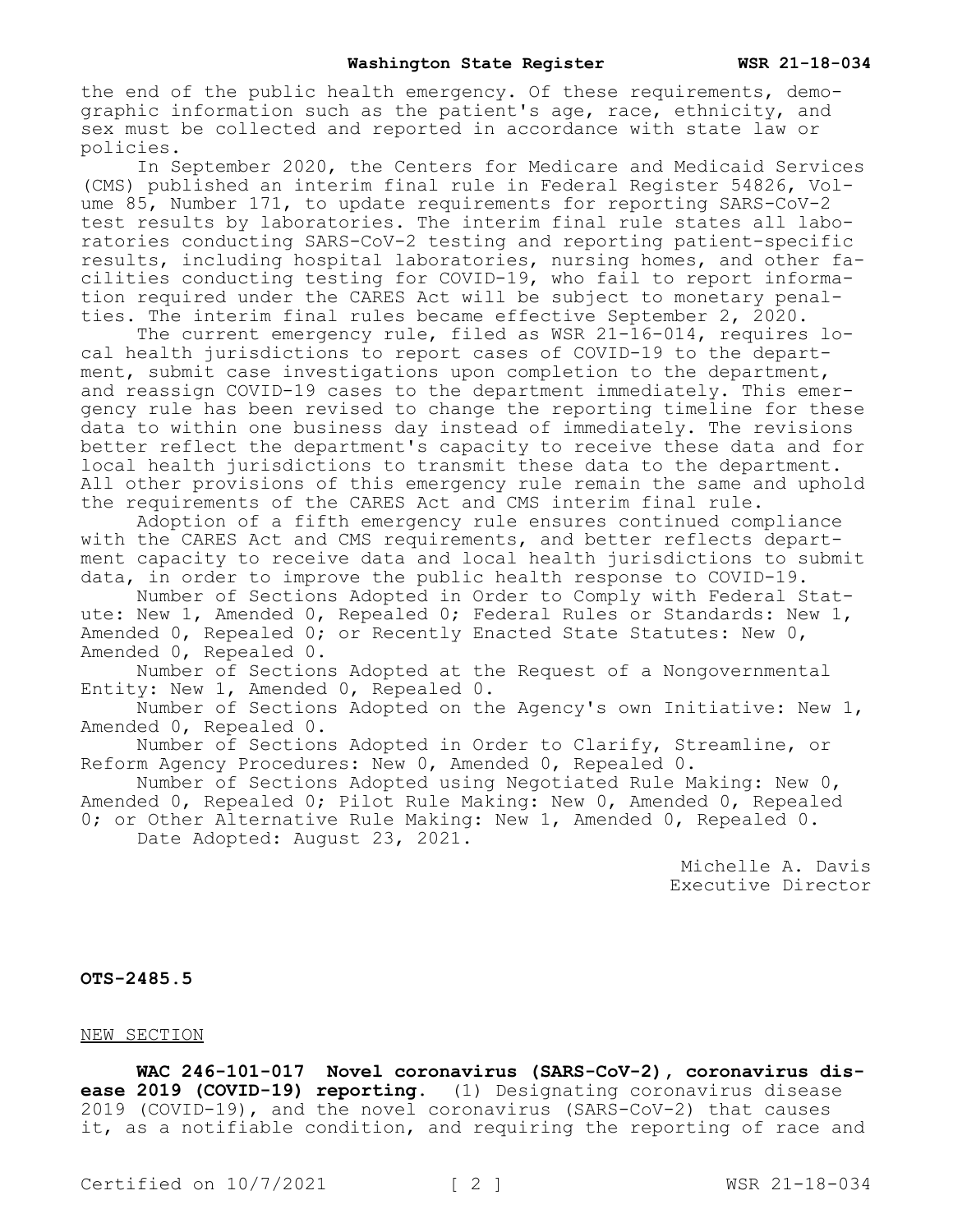ethnicity and other essential data by health care providers, health care facilities, laboratories, and local health departments related to cases of COVID-19 are necessary to ensure that public health agencies receive complete notice of COVID-19 cases and to address racial and ethnic inequities in morbidity and mortality among individuals with the disease. This rule is also necessary to align with the federal Coronavirus Aid, Relief, and Economic Security (CARES) Act and the U.S. Department of Health and Human Services laboratory data reporting requirements for COVID-19 testing, which require reporting of COVID-19 data to the appropriate state or local health department and the U.S. Department of Health and Human Services, and further, that any person or entity ordering a diagnostic or serologic test, collecting a specimen, or performing a test should make every reasonable effort to collect complete demographic information and include such data when ordering a laboratory test to enable the entities performing the test to report these data to state and local public health departments. In the midst of this global pandemic, immediate adoption of a rule requiring notice of novel coronavirus (SARS-CoV-2) as a notifiable condition and reporting of race, ethnicity, and other essential data is necessary for the preservation of public health, safety, and general welfare.

(2) For the purpose of this section:

(a) "Animal case" means an animal, alive or dead, with a diagnosis of novel coronavirus (SARS-CoV-2) made by a veterinarian licensed under chapter 18.92 RCW, veterinary medical facility licensed under chapter 18.92 RCW, or veterinary laboratory as defined under chapter 16.70 RCW based on clinical criteria, or laboratory criteria, or both.

(b) "Business day" means any day that the department is open for business.

(c) "Health care facility" means:

(i) Any assisted living facility licensed under chapter 18.20 RCW; birthing center licensed under chapter 18.46 RCW; nursing home licensed under chapter 18.51 RCW; hospital licensed under chapter 70.41 RCW; adult family home licensed under chapter 70.128 RCW; ambulatory surgical facility licensed under chapter 70.230 RCW; private establishment licensed under chapter 71.12 RCW; or enhanced service facility licensed under chapter 70.97 RCW; and

(ii) Clinics or other settings where one or more health care providers practice.

(d) "Immediately" means without delay, twenty-four hours a day, seven days a week.

(e) "Secure electronic data transmission" means electronic communication and accounts developed and maintained to prevent unauthorized access, loss, or compromise of sensitive information including, but not limited to, secure file transfer, secure facsimile, a health information exchange authorized under RCW 41.05.039, and the secure electronic disease surveillance system.

(f) "Secure electronic disease surveillance system" means the secure electronic data transmission system maintained by the department and used by local health departments to submit notifications, investigation reports, and outbreak reports under this chapter.

(g) Patient's ethnicity shall be identified by the patient and reported using one of the following categories:

(i) Hispanic or Latino;

(ii) Non-Hispanic or Latino;

(iii) Unknown; or

(iv) Asked, but unknown.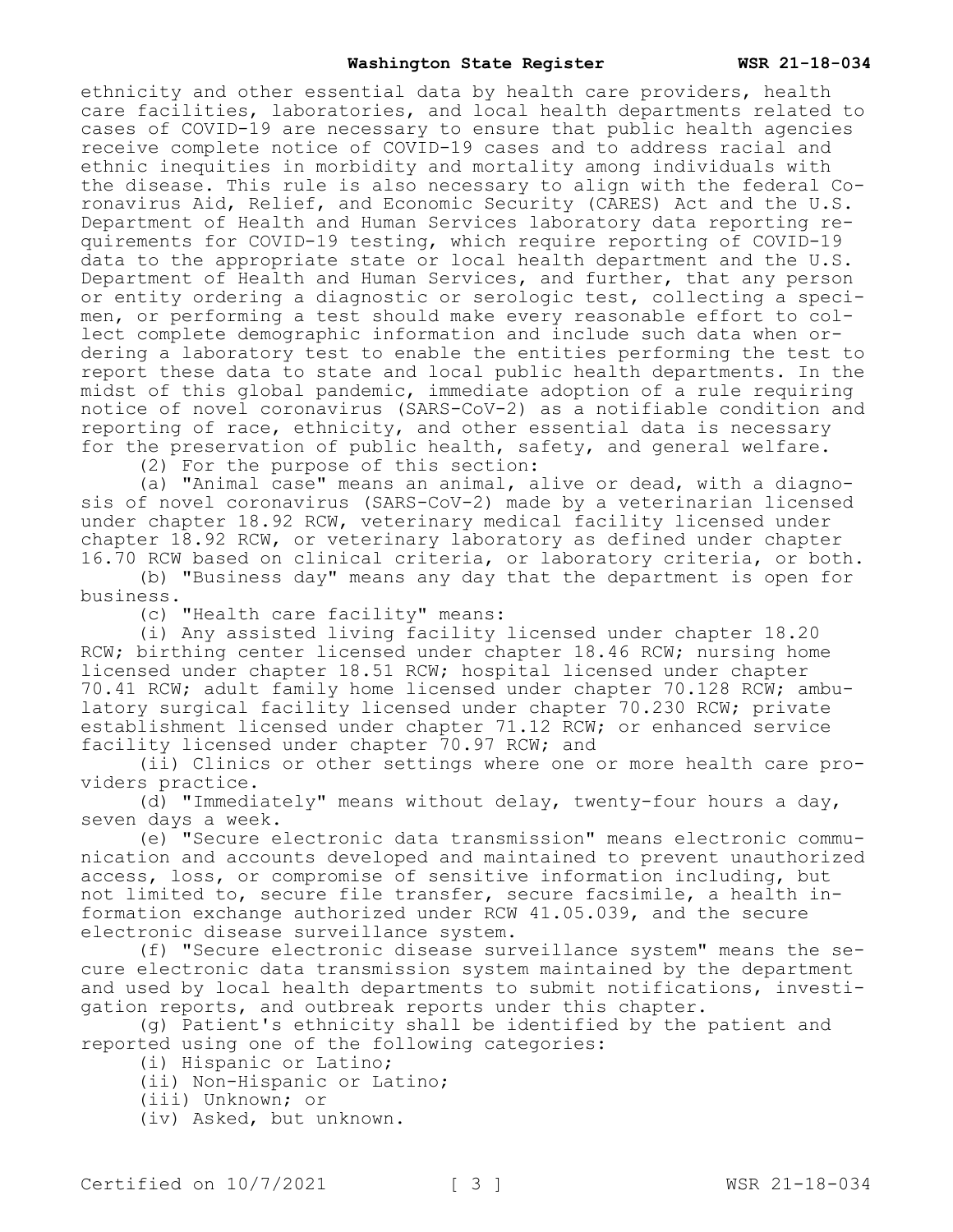(h) Patient's race shall be identified by the patient and reported using one or more of the following categories:

(i) American Indian or Alaska Native;

(ii) Asian;

(iii) Black or African American;

(iv) Native Hawaiian or Other Pacific Islander;

(v) White;

(vi) Unknown; or

(vii) Asked, but unknown.

(i) Ask on order entry questions are:

(i) Is this the patient's first test of any kind for novel coronavirus (SARS-CoV-2)? (yes, no, unknown);

(ii) Is the patient employed in health care with direct patient contact? (yes, no, unknown);

(iii) Is the patient symptomatic as defined by the Centers for Disease Control and Prevention (CDC)? (yes, no, unknown). If yes, then provide date of symptom onset (mm/dd/yyyy);

(iv) Is the patient hospitalized for novel coronavirus (SARS-CoV-2) at the time of testing? (yes, no, unknown);

(v) Is the patient in the intensive care unit (ICU) for novel coronavirus (SARS-CoV-2) at the time of testing? (yes, no, unknown);

(vi) Is the patient a resident in a congregate care or living setting (including, but not limited to, nursing homes, residential care for people with intellectual and developmental disabilities, psychiatric treatment facilities, group homes, board and care homes, homeless shelter, foster care, correctional facilities, and temporary worker housing)? (yes, no, unknown); and

(vii) Is the patient pregnant? (yes, no, unknown).

(3) Unless a health care facility has assumed the notification duties of the principal health care provider under subsection (8) of this section, or a laboratory director in a health care facility where laboratory point of care testing occurs under a certificate of waiver as described in WAC 246-338-020 has fulfilled the laboratory notification requirements as described in subsection (10) of this section, the principal health care provider shall submit individual case reports of novel coronavirus (SARS-CoV-2) to the local health department via secure electronic data transmission using a file format or template specified by the department:

(a) Within twenty-four hours of receiving a laboratory confirmed positive test result; and

(b) Following the requirements of this section, WAC 246-101-105, and WAC 246-101-120; excluding the requirements in WAC 246-101-105(10).

(4) The local health officer may waive or partially waive subsection (3) or (5) of this section, or both if the local health officer determines individual case reports of novel coronavirus (SARS-CoV-2) submitted by health care providers or health care facilities are not needed and are not promoting public health for any reason including, but not limited to, the local health department being unable to process the volume of case reports. The local health officer shall notify health care providers and health care facilities upon their determination.

(5) A health care facility shall submit individual case reports of novel coronavirus (SARS-CoV-2) to the local health department via secure electronic data transmission using a file format or template specified by the department: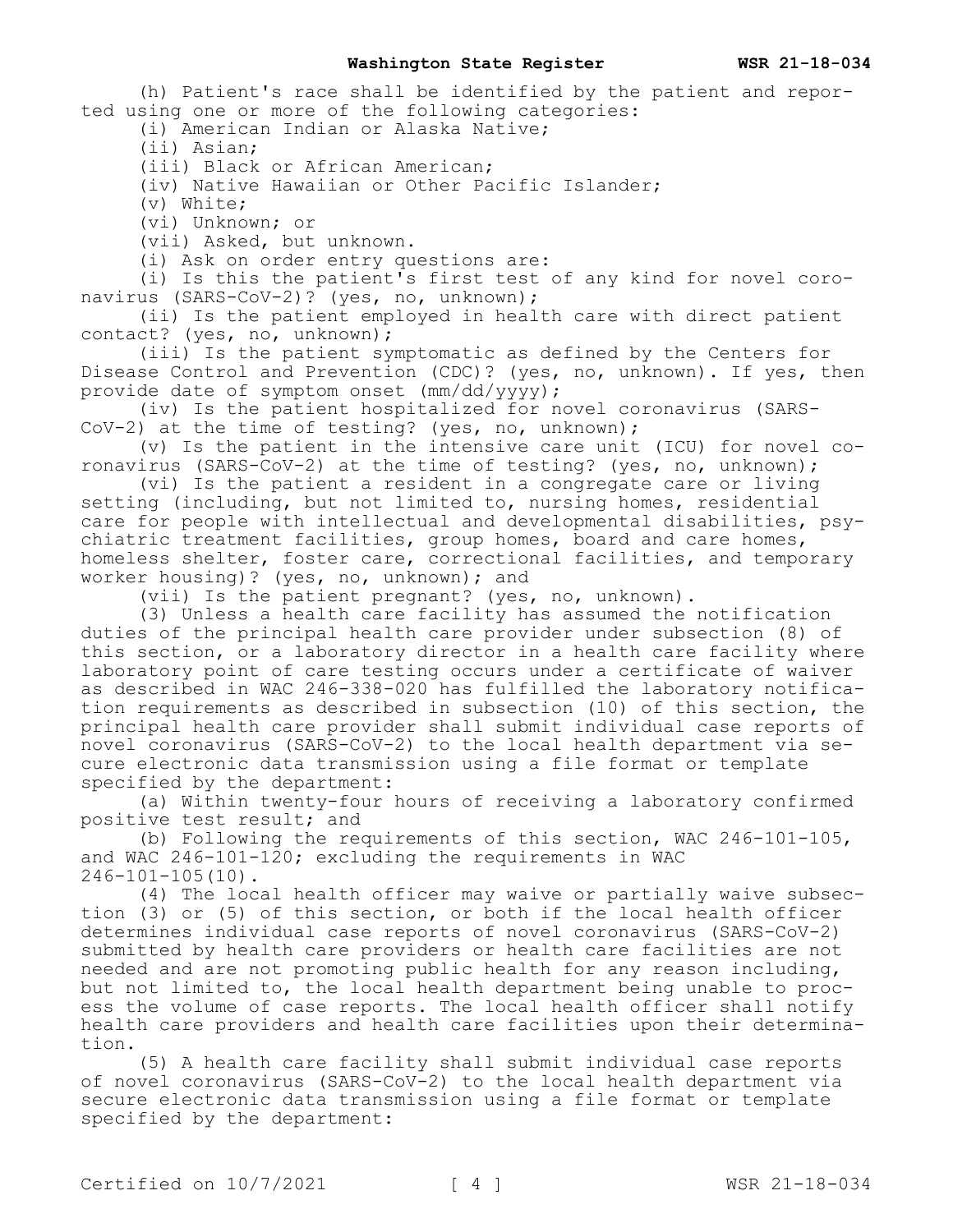(a) Within twenty-four hours of receiving a laboratory confirmed positive test result; and

(b) Following the requirements of this section, WAC 246-101-305, and WAC 246-101-320; excluding the requirement in WAC 246-101-305(4).

(6) Health care providers and health care facilities shall provide the local health department with the information identified in Column A of Table 1 in this section for individual case reports concerning novel coronavirus (SARS-CoV-2).

(7) Health care providers and health care facilities may provide the local health department with responses to ask on order entry questions under subsection (2)(h) of this section for individual case reports concerning novel coronavirus (SARS-CoV-2).

(8) A health care facility may assume the notification requirements established in this section for a health care provider practicing within the health care facility.

(9) A health care facility shall not assume the notification requirements established in this section for a laboratory that is a component of the health care facility.

(10) A principal health care provider is not required to submit individual case reports of novel coronavirus (SARS-CoV-2) to the local health department when the provider practices in a health care facility where laboratory point of care testing occurs under a certificate of waiver as described in WAC 246-338-020 and the laboratory director has fulfilled the laboratory notification requirements under subsections  $(14)$ ,  $(15)$ , and  $(16)$  of this section.

(11) Health care providers and health care facilities shall provide the laboratory with the information identified in Column A of Table 1 in this section for each test ordered for novel coronavirus (SARS-CoV-2).

(12) Health care providers and health care facilities may provide the laboratory with responses to ask on order entry questions under subsection (2)(h) of this section for each test ordered for novel coronavirus (SARS-CoV-2).

(13) For specimens associated with novel coronavirus (SARS-CoV-2) sent to a laboratory outside of Washington state, health care providers, health care facilities, and laboratories shall provide the outof-state laboratory with a copy of chapter 246-101 WAC if they arrange for the out-of-state laboratory to report the test results consistent with WAC  $246-101-105$  (5)(a),  $246-101-205$  (1)(f)(i), or  $246-101-305$ (1)(e)(i) to the local health department as required under this subsection.

(14) A laboratory director shall submit individual laboratory reports of positive, negative, and indeterminate test results for novel coronavirus (SARS-CoV-2) to the local health department via secure electronic data transmission using a file format or template specified by the department:

(a) Within twenty-four hours; and

(b) Following the requirements of this section, WAC 246-101-205, and WAC  $246-101-230$ ; excluding the requirements in WAC  $246-101-205(3)$ .

(15) A laboratory director shall provide the information identified in Column B of Table 1 in this section to the local health department with each novel coronavirus (SARS-CoV-2) laboratory report.

(16) A laboratory director may provide the local health department with responses to ask on order entry questions under subsection (2)(h) of this section with each novel coronavirus (SARS-CoV-2) laboratory report.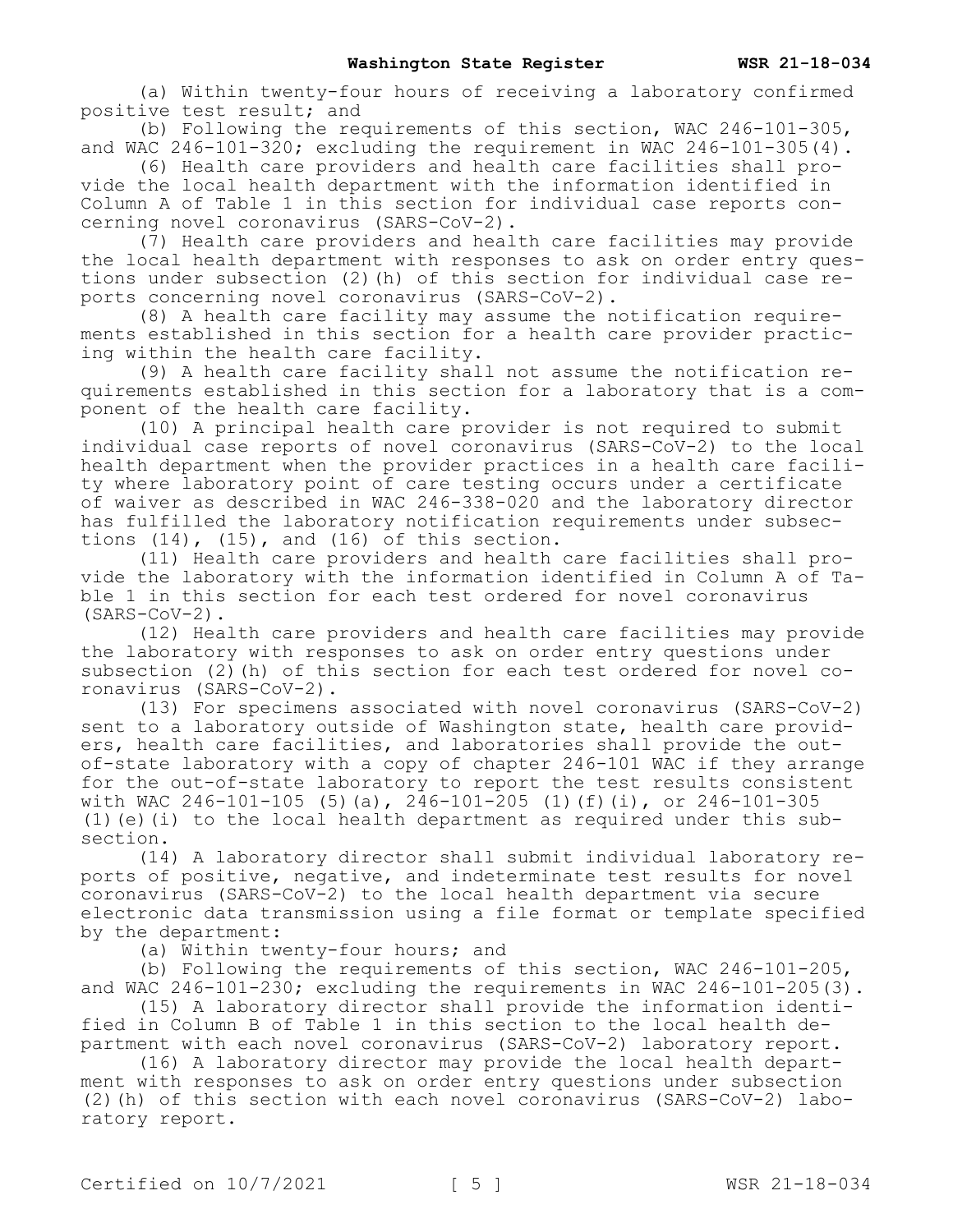(17) A laboratory director, upon request by the local health department or the department, shall submit novel coronavirus (SARS-CoV-2) presumptive positive isolates or, if no isolate is available, the specimen associated with the presumptive positive result to the Washington state public health laboratories within two business days of request. Specimens shall be sent to:

Washington State Public Health Laboratories Washington State Department of Health 1610 N.E. 150th Street Shoreline, WA 98155

(18) If the local health department or the department requests a specimen under subsection (17) of this section, a laboratory director shall provide the Washington state public health laboratories with the information identified in Column C of Table 1 in this section with each specimen submitted.

(19) When referring a specimen to another laboratory for a test for novel coronavirus (SARS-CoV-2), a laboratory director shall provide the reference laboratory with the information identified in Column D of Table 1 in this section for each test referral.

(20) When referring a specimen to another laboratory for a test for novel coronavirus (SARS-CoV-2), a laboratory director may provide the reference laboratory with responses to ask on order entry questions under subsection (2)(h) of this section with each test referral.

(21) The department of agriculture shall submit individual case reports for each animal case of novel coronavirus (SARS-CoV-2) to the department via secure electronic data transmission using a file format or template specified by the department within twenty-four hours of being notified of the animal case.

(22) The department of agriculture shall call the department and confirm receipt immediately after submitting a case report for each animal case of novel coronavirus (SARS-CoV-2).

(23) When the department of agriculture submits information under subsection (21) of this section, the department shall:

(a) Consult with the department of agriculture on all animal cases; and

(b) Notify the local health department of animal cases submitted to the department.

(24) A local health department shall, using a secure electronic disease surveillance system:

(a) Notify the department within one business day upon receiving a case report of positive, negative, or indeterminate test results for novel coronavirus (SARS-CoV-2); and

(b) Submit individual investigation reports of novel coronavirus (SARS-CoV-2) to the department within one business day upon completing the case investigation.

(25) Notifications required under subsection (24)(a) of this section must include the information identified in Column E of Table 1 in this section.

(26) Investigation reports required under subsection (24)(b) of this section must include the information identified in Column F of Table 1 in this section.

(27) A local health department may submit responses to ask on order entry questions under subsection (2)(h) of this section with each notification required under subsection (24)(a) of this section and each investigation report required under subsection (24)(b) of this section.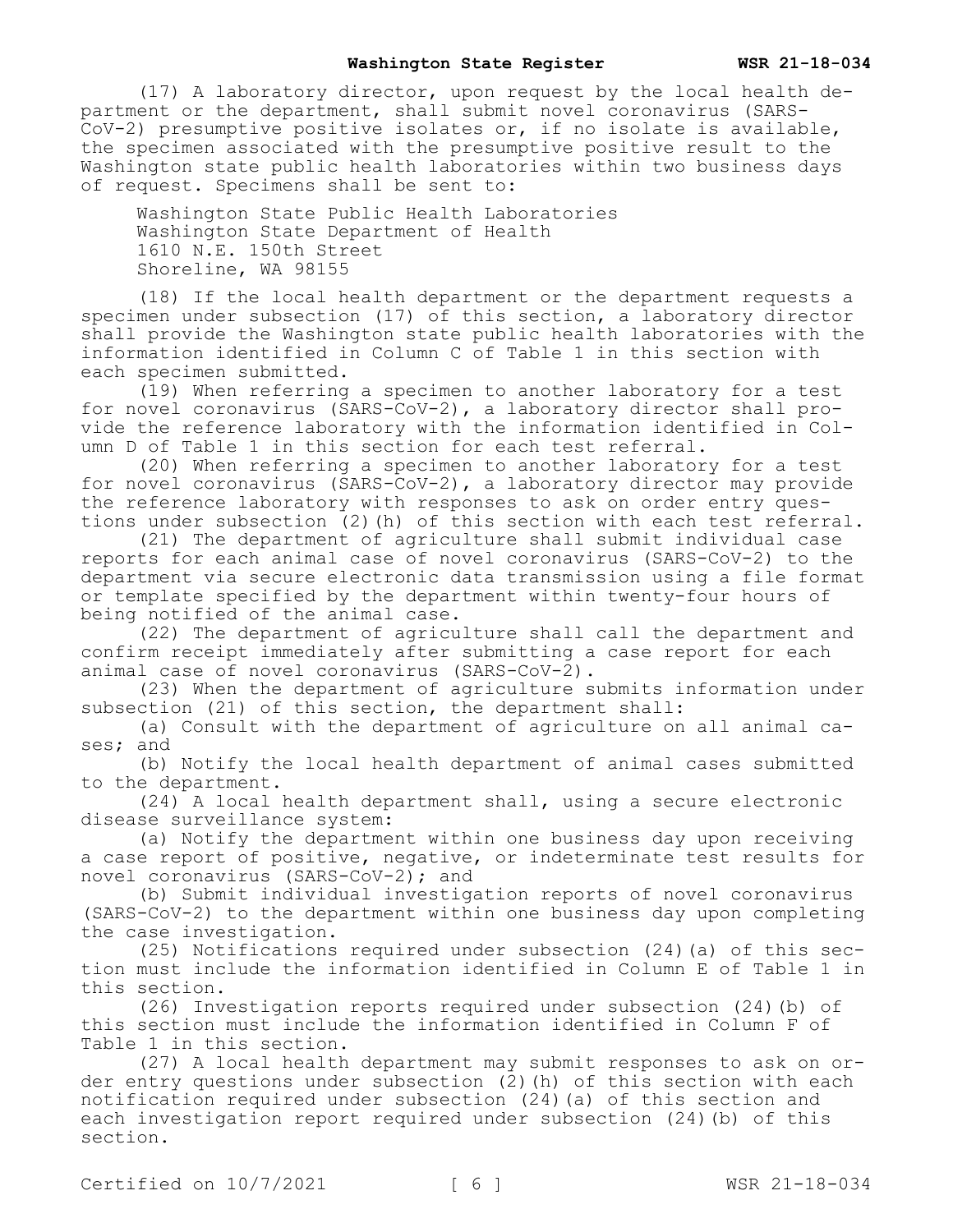(28) A local health department shall, within one business day, reassign cases to the department upon determining the patient who is the subject of the case:

(a) Is a resident of another local health department; or

(b) Resides outside Washington state.

(29) A local health department, upon consultation with the department, may forward novel coronavirus (SARS-CoV-2) individual laboratory or case reports submitted by laboratories, health care providers, and health care facilities to the department for data entry and processing.

(30) The local health officer or the state health officer may request additional information of epidemiological or public health value when conducting a case investigation or otherwise for prevention and control of a specific notifiable condition.

(31) Health care providers, health care facilities, laboratories, and the department of agriculture may provide, via secure electronic data transmission using a file format or template specified by the department, additional health information, demographic information, or infectious or noninfectious condition information than is required under this section to the department, local health department, or both when it determines that the additional information will aid the public health authority in protecting the public's health and preventing the spread of novel coronavirus (SARS-CoV-2).

|                                                                                                        | Column A:<br><b>Health care</b><br>providers<br>and health<br>care<br>facilities<br>shall<br>provide the<br>following<br>information<br>to the local<br>health<br>department<br>with each<br>case report,<br>and to the<br>laboratory<br>with each<br>test ordered: | Column B:<br>Laboratory<br>directors<br>shall<br>provide the<br>local health<br>department<br>with the<br>following<br>information<br>with each<br>laboratory<br>report: | Column C:<br>Laboratory<br>directors<br>shall<br>provide the<br>department<br>with the<br>following<br>information<br>with each<br>specimen<br>submitted: | Column D:<br>Laboratory<br>directors<br>shall<br>provide the<br>following<br>information<br>when<br>referring a<br>specimen to<br>another<br>laboratory: | Column E:<br>Local health<br>department<br>notifications<br>to the<br>department<br>must<br>include: | Column F:<br>Local health<br>department<br>investigation<br>reports to<br>the<br>department<br>must<br>include: |
|--------------------------------------------------------------------------------------------------------|---------------------------------------------------------------------------------------------------------------------------------------------------------------------------------------------------------------------------------------------------------------------|--------------------------------------------------------------------------------------------------------------------------------------------------------------------------|-----------------------------------------------------------------------------------------------------------------------------------------------------------|----------------------------------------------------------------------------------------------------------------------------------------------------------|------------------------------------------------------------------------------------------------------|-----------------------------------------------------------------------------------------------------------------|
| Patient's name                                                                                         | X                                                                                                                                                                                                                                                                   | X                                                                                                                                                                        | X                                                                                                                                                         | X                                                                                                                                                        | X                                                                                                    | X                                                                                                               |
| Patient's notifiable<br>condition                                                                      | $\mathbf X$                                                                                                                                                                                                                                                         |                                                                                                                                                                          |                                                                                                                                                           |                                                                                                                                                          | $\mathbf X$                                                                                          | X                                                                                                               |
| Patient's date of birth,<br>or if not available,<br>patient's age                                      | $\mathbf X$                                                                                                                                                                                                                                                         | $\mathbf X$                                                                                                                                                              | X                                                                                                                                                         | $\mathbf X$                                                                                                                                              | X                                                                                                    | X                                                                                                               |
| Patient's sex                                                                                          | $\mathbf X$                                                                                                                                                                                                                                                         | $\mathbf X$                                                                                                                                                              | $\mathbf X$                                                                                                                                               | $\mathbf X$                                                                                                                                              | $\mathbf X$                                                                                          | $\mathbf X$                                                                                                     |
| Patient's ethnicity,<br>using the categories<br>described in<br>subsection $(2)(f)$ of<br>this section | X                                                                                                                                                                                                                                                                   | $\mathbf X$                                                                                                                                                              | X                                                                                                                                                         | X                                                                                                                                                        | X                                                                                                    | X                                                                                                               |

**Table 1**

**Required Reporting for Health Care Providers, Health Care Facilities, Laboratories, and Local Health Departments**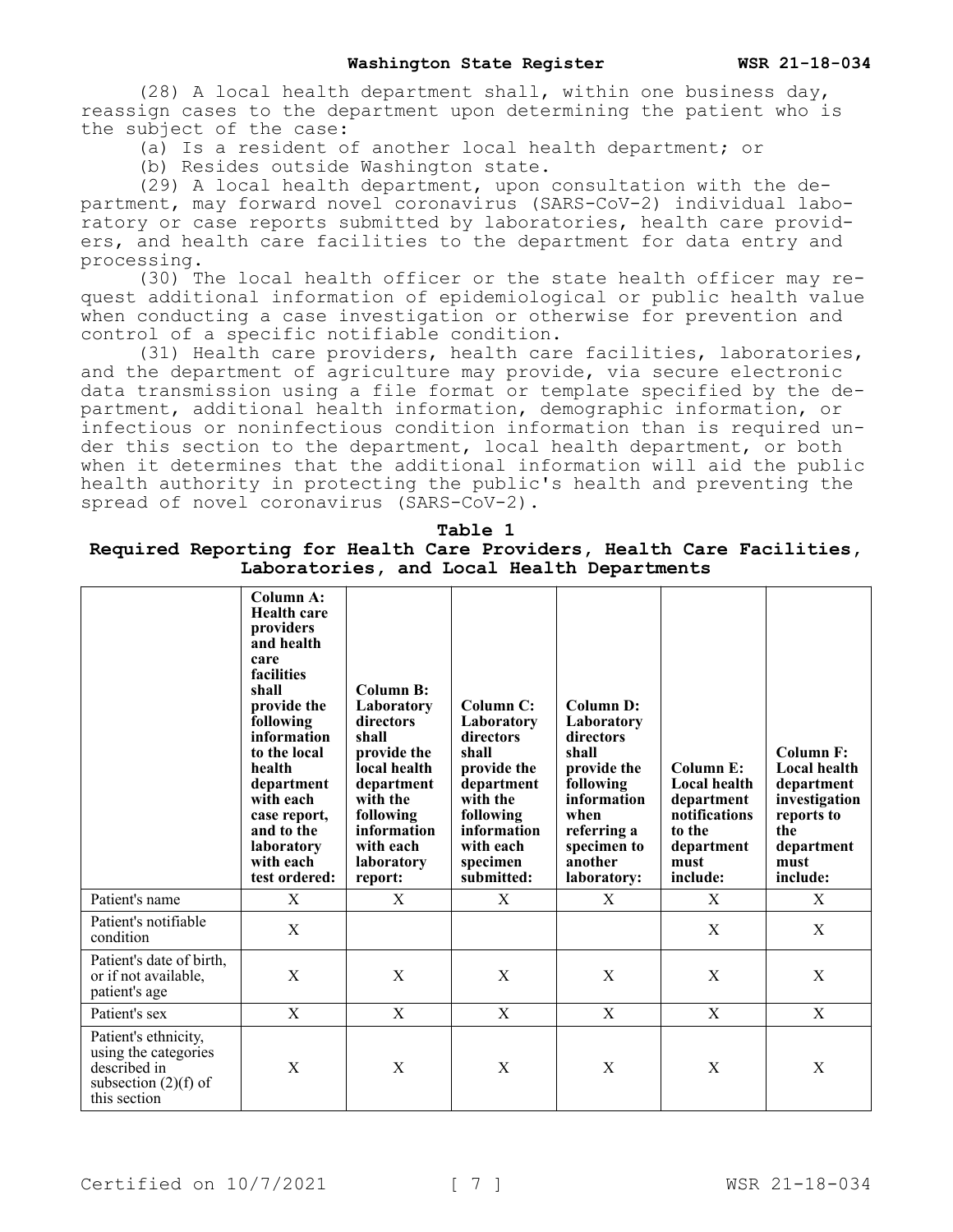|                                                                                                                                                                           | <b>Column A:</b><br><b>Health care</b><br>providers<br>and health<br>care<br>facilities<br>shall<br>provide the<br>following<br>information<br>to the local<br>health<br>department<br>with each<br>case report,<br>and to the<br>laboratory<br>with each<br>test ordered: | Column B:<br>Laboratory<br>directors<br>shall<br>provide the<br>local health<br>department<br>with the<br>following<br>information<br>with each<br>laboratory<br>report: | Column C:<br>Laboratory<br>directors<br>shall<br>provide the<br>department<br>with the<br>following<br>information<br>with each<br>specimen<br>submitted: | <b>Column D:</b><br>Laboratory<br>directors<br>shall<br>provide the<br>following<br>information<br>when<br>referring a<br>specimen to<br>another<br>laboratory: | <b>Column E:</b><br>Local health<br>department<br>notifications<br>to the<br>department<br>must<br>include: | <b>Column F:</b><br>Local health<br>department<br>investigation<br>reports to<br>the<br>department<br>must<br>include: |
|---------------------------------------------------------------------------------------------------------------------------------------------------------------------------|----------------------------------------------------------------------------------------------------------------------------------------------------------------------------------------------------------------------------------------------------------------------------|--------------------------------------------------------------------------------------------------------------------------------------------------------------------------|-----------------------------------------------------------------------------------------------------------------------------------------------------------|-----------------------------------------------------------------------------------------------------------------------------------------------------------------|-------------------------------------------------------------------------------------------------------------|------------------------------------------------------------------------------------------------------------------------|
| Patient's race, using<br>the categories<br>described in<br>subsection $(2)(g)$ of<br>this section                                                                         | X                                                                                                                                                                                                                                                                          | X                                                                                                                                                                        | X                                                                                                                                                         | X                                                                                                                                                               | X                                                                                                           | X                                                                                                                      |
| Patient's full physical<br>address including zip<br>code                                                                                                                  | $\mathbf X$                                                                                                                                                                                                                                                                | X                                                                                                                                                                        | X                                                                                                                                                         | X                                                                                                                                                               | X                                                                                                           | $\mathbf X$                                                                                                            |
| Patient's telephone<br>number                                                                                                                                             | $\mathbf X$                                                                                                                                                                                                                                                                | X                                                                                                                                                                        | X                                                                                                                                                         | X                                                                                                                                                               | X                                                                                                           | X                                                                                                                      |
| Initial notification<br>source                                                                                                                                            |                                                                                                                                                                                                                                                                            |                                                                                                                                                                          |                                                                                                                                                           |                                                                                                                                                                 | X                                                                                                           | $\mathbf X$                                                                                                            |
| Patient's diagnosis of<br>disease or condition                                                                                                                            | X                                                                                                                                                                                                                                                                          |                                                                                                                                                                          |                                                                                                                                                           |                                                                                                                                                                 |                                                                                                             |                                                                                                                        |
| Pertinent laboratory<br>data                                                                                                                                              | X                                                                                                                                                                                                                                                                          |                                                                                                                                                                          |                                                                                                                                                           |                                                                                                                                                                 |                                                                                                             |                                                                                                                        |
| Test ordered, using<br>harmonized LOINC<br>codes provided by the<br><b>CDC</b>                                                                                            |                                                                                                                                                                                                                                                                            | $\mathbf X$                                                                                                                                                              | $\mathbf X$                                                                                                                                               | $\mathbf X$                                                                                                                                                     | $X^*$                                                                                                       | $X^*$                                                                                                                  |
| Date test ordered                                                                                                                                                         |                                                                                                                                                                                                                                                                            | $\mathbf X$                                                                                                                                                              | $\mathbf X$                                                                                                                                               | $\mathbf X$                                                                                                                                                     | $X^*$                                                                                                       | $\mathbf{X}^*$                                                                                                         |
| Device identifier                                                                                                                                                         |                                                                                                                                                                                                                                                                            | $\mathbf X$                                                                                                                                                              | $\mathbf X$                                                                                                                                               |                                                                                                                                                                 | $\mathbf{X}^*$                                                                                              | $\mathbf{X}^*$                                                                                                         |
| Type of specimen<br>tested                                                                                                                                                | X                                                                                                                                                                                                                                                                          | X                                                                                                                                                                        | X                                                                                                                                                         | $\mathbf X$                                                                                                                                                     | $X^*$                                                                                                       | $X^*$                                                                                                                  |
| Specimen source,<br>using appropriate<br>SNOMED-CT, or<br>equivalently detailed<br>laboratory local<br>codes, or a specimen-<br>specific LOINC code<br>for test performed |                                                                                                                                                                                                                                                                            | $\mathbf X$                                                                                                                                                              | $\mathbf X$                                                                                                                                               | $\mathbf X$                                                                                                                                                     | $\mathbf{X}^*$                                                                                              | $\mathbf{X}^*$                                                                                                         |
| Date of specimen<br>collection                                                                                                                                            | X                                                                                                                                                                                                                                                                          | X                                                                                                                                                                        | X                                                                                                                                                         | X                                                                                                                                                               | X                                                                                                           | X                                                                                                                      |
| Date specimen<br>received by reporting<br>laboratory                                                                                                                      |                                                                                                                                                                                                                                                                            | X                                                                                                                                                                        | X                                                                                                                                                         |                                                                                                                                                                 | $\mathbf{X}^*$                                                                                              | $\mathbf{X}^*$                                                                                                         |
| Accession number or<br>specimen ID                                                                                                                                        |                                                                                                                                                                                                                                                                            | X                                                                                                                                                                        | X                                                                                                                                                         |                                                                                                                                                                 | $X^*$                                                                                                       | $\mathbf{X}^*$                                                                                                         |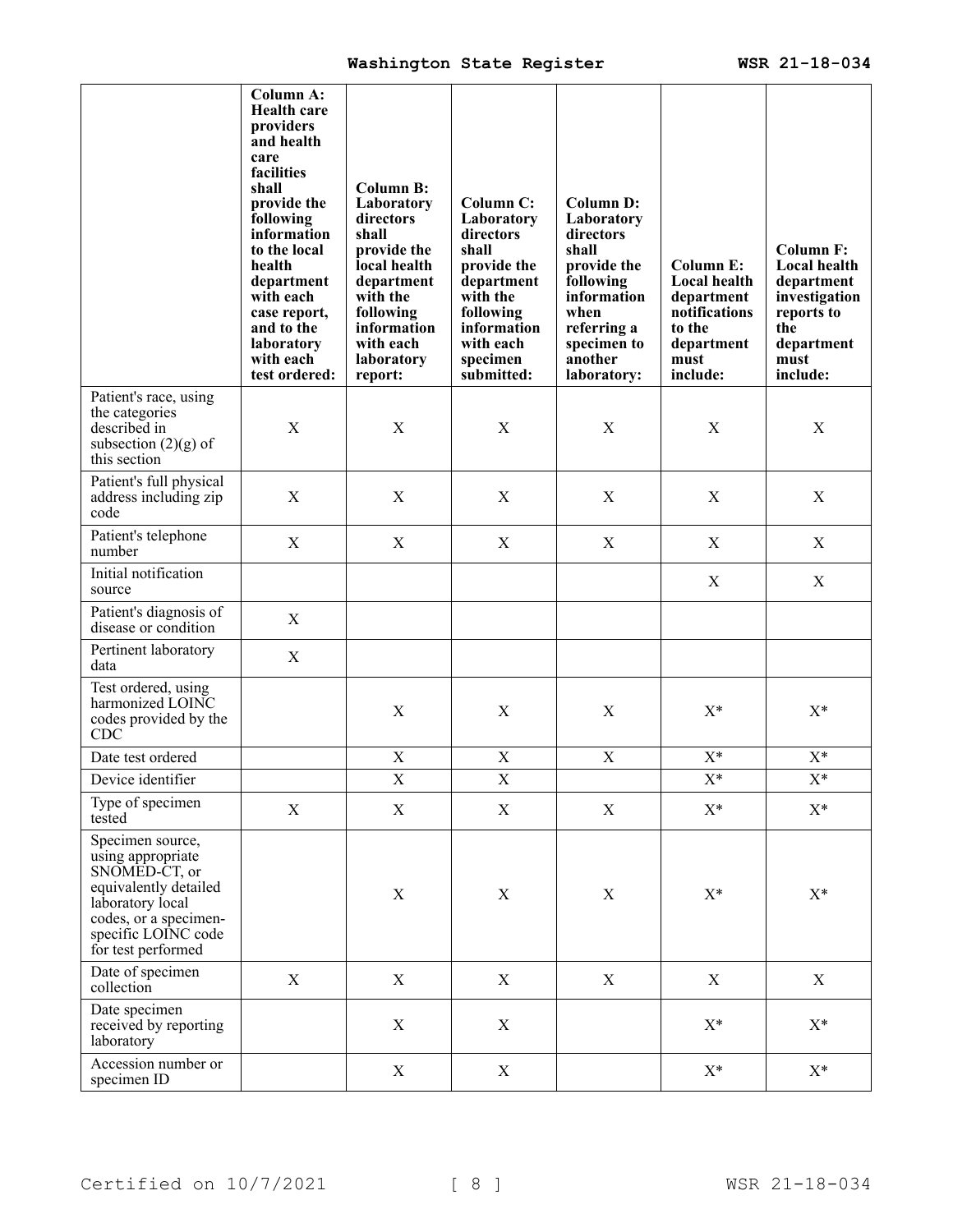|                                                                                                                                                                                                                     | <b>Column A:</b><br><b>Health care</b><br>providers<br>and health<br>care<br>facilities<br>shall<br>provide the<br>following<br>information<br>to the local<br>health<br>department<br>with each<br>case report,<br>and to the<br>laboratory<br>with each<br>test ordered: | <b>Column B:</b><br>Laboratory<br>directors<br>shall<br>provide the<br>local health<br>department<br>with the<br>following<br>information<br>with each<br>laboratory<br>report: | Column C:<br>Laboratory<br>directors<br>shall<br>provide the<br>department<br>with the<br>following<br>information<br>with each<br>specimen<br>submitted: | <b>Column D:</b><br>Laboratory<br>directors<br>shall<br>provide the<br>following<br>information<br>when<br>referring a<br>specimen to<br>another<br>laboratory: | <b>Column E:</b><br>Local health<br>department<br>notifications<br>to the<br>department<br>must<br>include: | <b>Column F:</b><br>Local health<br>department<br>investigation<br>reports to<br>the<br>department<br>must<br>include: |
|---------------------------------------------------------------------------------------------------------------------------------------------------------------------------------------------------------------------|----------------------------------------------------------------------------------------------------------------------------------------------------------------------------------------------------------------------------------------------------------------------------|---------------------------------------------------------------------------------------------------------------------------------------------------------------------------------|-----------------------------------------------------------------------------------------------------------------------------------------------------------|-----------------------------------------------------------------------------------------------------------------------------------------------------------------|-------------------------------------------------------------------------------------------------------------|------------------------------------------------------------------------------------------------------------------------|
| Test performed and<br>result, using<br>appropriate LOINC<br>and SNOMED codes,<br>as defined by the<br>Laboratory in Vitro<br>Diagnostics (LIVD)<br>Test Code Mapping<br>for SARS-CoV-2 tests<br>provided by the CDC |                                                                                                                                                                                                                                                                            | $\mathbf X$                                                                                                                                                                     | X                                                                                                                                                         |                                                                                                                                                                 | $X^*$                                                                                                       | $X^*$                                                                                                                  |
| Test result date                                                                                                                                                                                                    |                                                                                                                                                                                                                                                                            | $\mathbf X$                                                                                                                                                                     | $\mathbf X$                                                                                                                                               |                                                                                                                                                                 | $X^*$                                                                                                       | $X^*$                                                                                                                  |
| Condition symptom<br>onset date (preferred),<br>or alternatively,<br>diagnosis date                                                                                                                                 |                                                                                                                                                                                                                                                                            |                                                                                                                                                                                 |                                                                                                                                                           |                                                                                                                                                                 |                                                                                                             | $\mathbf X$                                                                                                            |
| Ordering health care<br>provider's name                                                                                                                                                                             | $\mathbf X$                                                                                                                                                                                                                                                                | $\mathbf X$                                                                                                                                                                     | X                                                                                                                                                         | X                                                                                                                                                               | $\mathbf X$                                                                                                 | $\mathbf X$                                                                                                            |
| Ordering health care<br>provider's National<br>Provider Identifier (as<br>applicable)                                                                                                                               | $\mathbf X$                                                                                                                                                                                                                                                                | $\mathbf X$                                                                                                                                                                     | $\mathbf X$                                                                                                                                               | X                                                                                                                                                               | $\mathbf X$                                                                                                 | $\mathbf X$                                                                                                            |
| Ordering health care<br>provider's telephone<br>number                                                                                                                                                              | $\mathbf X$                                                                                                                                                                                                                                                                | X                                                                                                                                                                               | X                                                                                                                                                         | X                                                                                                                                                               | X                                                                                                           | X                                                                                                                      |
| Ordering health care<br>provider's address<br>including zip code                                                                                                                                                    | $\mathbf X$                                                                                                                                                                                                                                                                | X                                                                                                                                                                               | X                                                                                                                                                         | X                                                                                                                                                               | X                                                                                                           | X                                                                                                                      |
| Name and telephone<br>number of the person<br>providing the report                                                                                                                                                  | $\mathbf X$                                                                                                                                                                                                                                                                |                                                                                                                                                                                 |                                                                                                                                                           |                                                                                                                                                                 |                                                                                                             |                                                                                                                        |
| Performing<br>laboratory's name                                                                                                                                                                                     |                                                                                                                                                                                                                                                                            | X                                                                                                                                                                               | X                                                                                                                                                         |                                                                                                                                                                 | $X^*$                                                                                                       | $X^*$                                                                                                                  |
| Performing<br>laboratory's CLIA<br>number, if known                                                                                                                                                                 |                                                                                                                                                                                                                                                                            | X                                                                                                                                                                               | X                                                                                                                                                         |                                                                                                                                                                 | $X^*$                                                                                                       | $X^*$                                                                                                                  |
| Performing<br>laboratory's zip code                                                                                                                                                                                 |                                                                                                                                                                                                                                                                            | $\mathbf X$                                                                                                                                                                     | X                                                                                                                                                         |                                                                                                                                                                 | $X^*$                                                                                                       | $X^*$                                                                                                                  |
| Performing<br>laboratory's phone<br>number                                                                                                                                                                          |                                                                                                                                                                                                                                                                            | $\mathbf X$                                                                                                                                                                     | X                                                                                                                                                         |                                                                                                                                                                 | $X^*$                                                                                                       | $\mathbf{X}^*$                                                                                                         |
| Date local health<br>department was<br>notified                                                                                                                                                                     |                                                                                                                                                                                                                                                                            |                                                                                                                                                                                 |                                                                                                                                                           |                                                                                                                                                                 | $\mathbf X$                                                                                                 | $\mathbf X$                                                                                                            |